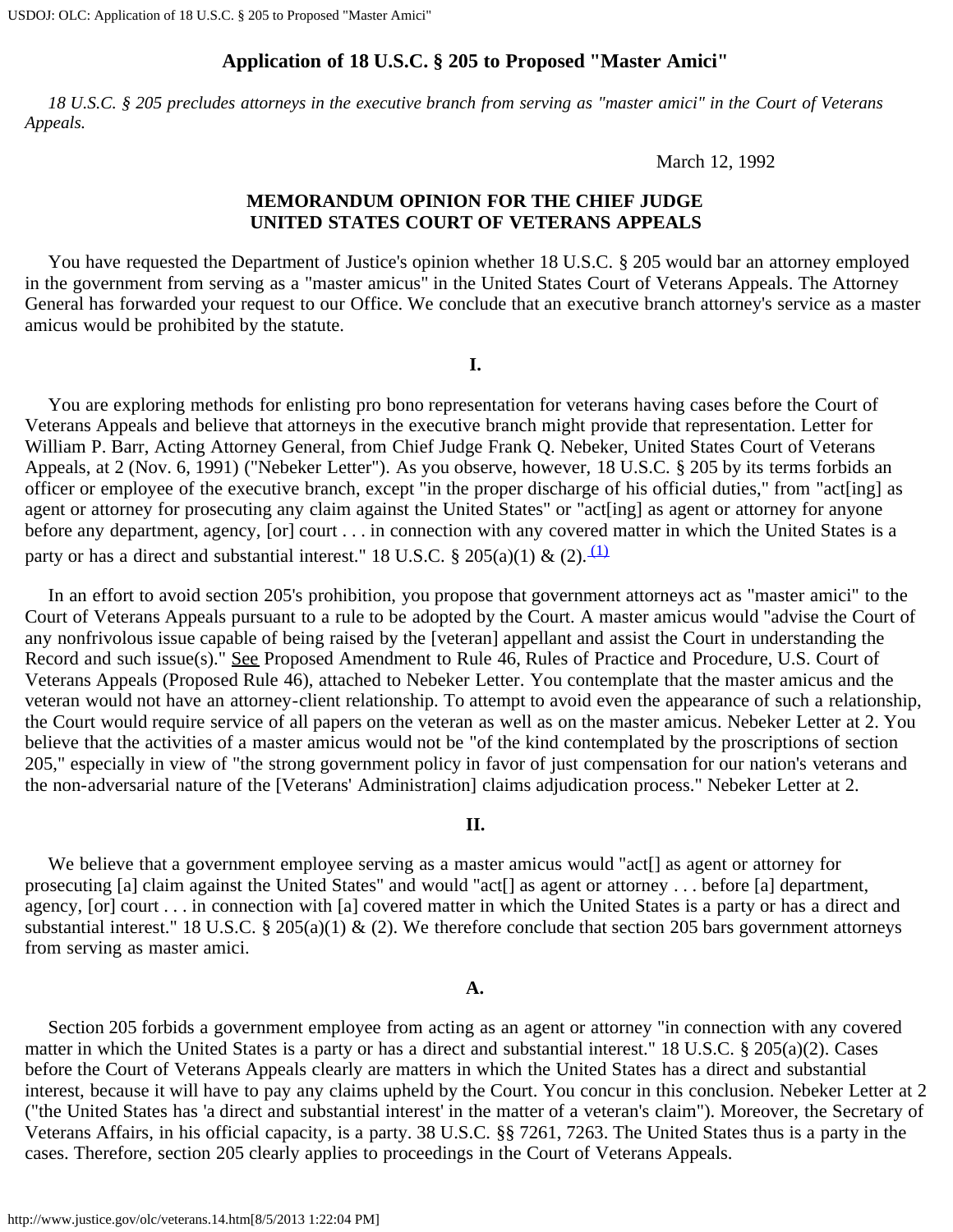A separate basis for applying section 205 is that the claims pressed by appellants in the Court of Veterans Appeals are "against the United States." 18 U.S.C.  $\S$  205(a)(1). The United States provides veterans, their dependents, or their survivors with benefits such as compensation for service-connected disability or death. 38 U.S.C. §§ 1101-1163; see id. § 1110 ("the United States will pay to any veteran . . . compensation as provided in this subchapter"). Veterans' claims are first presented to the Secretary of Veterans Affairs. He rules on "all questions of law and fact necessary to a decision . . . under a law that affects the provision of benefits . . . to veterans or the dependents or survivors of veterans." 38 U.S.C. § 511(a). Those rulings are reviewable by the Board of Veterans' Appeals, id. § 7104(a), and, in turn, the Court of Veterans Appeals has "exclusive jurisdiction to review decisions of the Board of Veterans' Appeals." Id. § 7252(a). The claims of veterans appealing the denial of benefits through this process are "against the United States" in the evident sense that if the United States loses, it will have to pay. See also Office of Government Ethics Informal Advisory Opinion 85x1 (1985) (claims of veterans in Board of Veterans' Appeals are covered by section  $(205)$ .  $(2)$ 

 You suggest that the veterans' claims process is "beneficial and paternalistic rather than adversarial" in the stages before review by the Court of Veterans Appeals. Nebeker Letter at 1; see also Walters v. National Ass'n of Radiation Survivors, 473 U.S. 305, 309-11, 323-24, 333-34 (1985) (proceedings before the Board of Veterans' Appeals are ex parte, and no government official appears in opposition to the veterans' claims). Whatever the nature of the prior proceedings, however, the Court of Veterans Appeals uses an adversary process. Its rules use much of the framework of the Federal Rules of Appellate Procedure. The Secretary of Veterans Affairs is represented by the General Counsel of the Department. 38 U.S.C. § 7263(a). Appellants may be represented by their counsel. Id. § 7263(b). In cases that proceed to a decision in the Court of Veterans Appeals, the Secretary seeks, through this adversary process, to defend the denial of veterans' claims. Thus, section 205 would apply to proceedings in the Court of Veterans Appeals, even if it did not apply to the earlier stages of the claims process.  $(3)$ 

### **B.**

 The master amicus would act as "agent or attorney" for prosecuting a veteran's claim. He would fill the gap created by the veteran's lack of formal legal representation. The Court would appoint a master amicus only "where the appellant is without representation." Proposed Rule 46. The master amicus would be obligated to "advise the Court of any nonfrivolous issue capable of being raised by the appellant." Id. Only attorneys qualified for admission to the bar of the Court could serve as master amici. In effect, the master amicus would be responsible for presenting the arguments that would have been made by the veteran's lawyer if the veteran were represented by retained counsel: the master amicus would offer the arguments that could be made for the veteran, but not those that could support the government's position. Thus, the master amicus would carry out virtually all of the functions of appellate counsel for the veteran.  $(4)$ 

 To be sure, Proposed Rule 46 is obviously crafted to avoid the appearance of a typical attorney-client relationship between the master amicus and the veteran. Proposed Rule 46, for example, would require that papers be served on the veteran, as well as on the master amicus, in order to suggest that no attorney-client relationship exists. Nebeker Letter at 2. $\frac{(5)}{1}$  The master amicus, moreover, arguably would not be the agent of the veteran in a formal sense, because the veteran would have no right to exercise immediate control over the master amicus.

 Nevertheless, as an initial matter, we believe that the proposal would achieve indirectly what plainly may not be done directly. The master amicus, an attorney to be appointed only when an appellant is without representation, would present all of the arguments that could be made for the appellant. Unlike a usual amicus, the master amicus would neither represent an interest of his own  $\frac{(6)}{2}$  nor inform the court about discrete issues on which the court needs expert guidance. He would instead be brought into a case under circumstances in which a court would ordinarily appoint not an amicus, but counsel for the unrepresented party. He would thus perform a role almost identical to that of appointed counsel and would not function as amicus to the court in any ordinary or traditional sense. These circumstances suggest that such a mechanism, as a practical matter, would be used to supply an attorney for an otherwise unrepresented veteran. If section 205 could be evaded in this way, the path would be clear for numerous programs in other contexts in which government attorneys, in effect, prosecute claims against the government.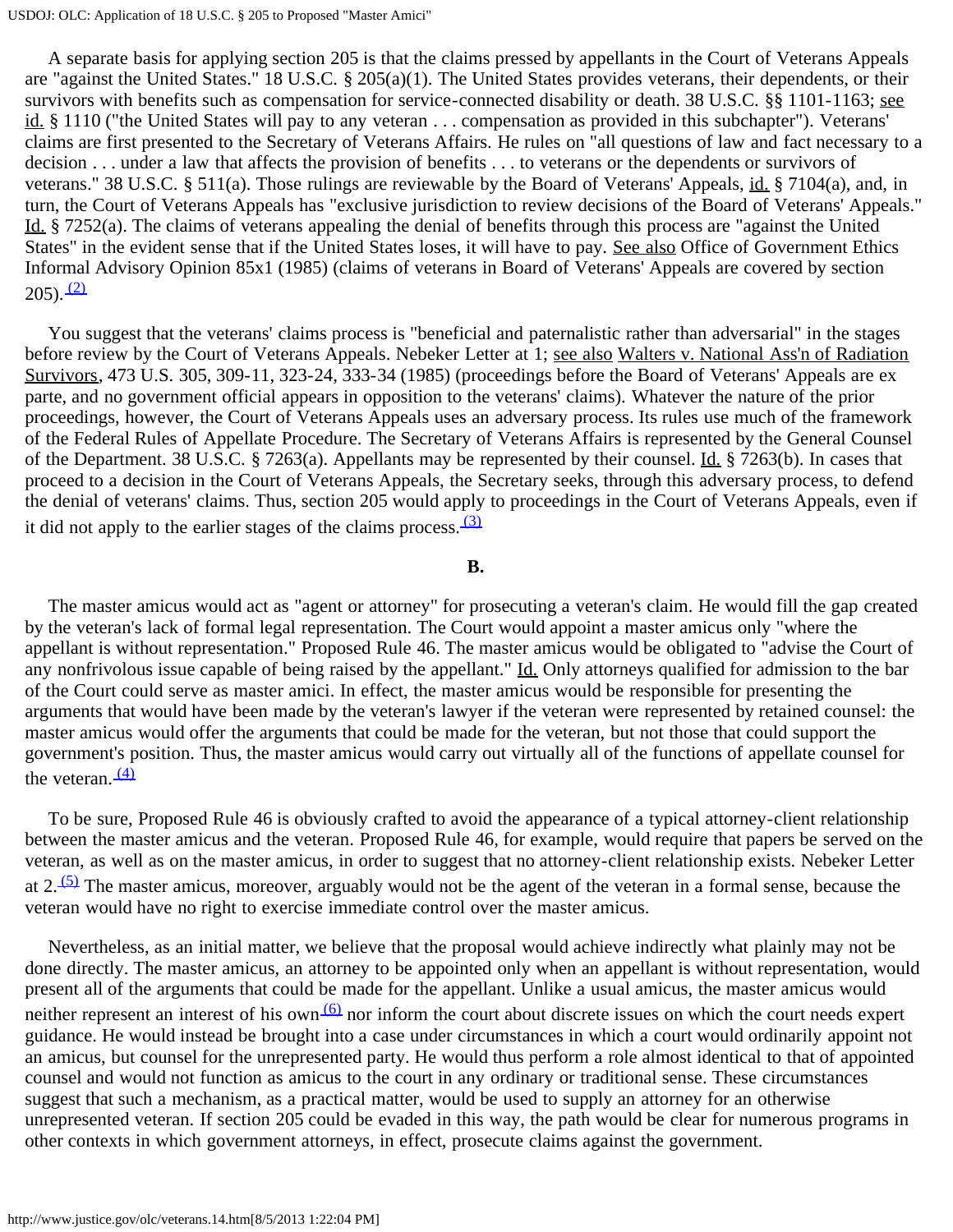#### USDOJ: OLC: Application of 18 U.S.C. § 205 to Proposed "Master Amici"

 This danger cannot be avoided by arguing that proceedings in the Court of Veterans Appeals might be distinguished from other, more adversarial claims adjudications in the government. As shown above, the master amicus, in fact, will occupy an adversary role in proceedings before the Court of Veterans Appeals. Indeed, if the master amicus did not occupy such an adversary role and the appeals process followed the "beneficial and paternalistic" model that you describe for those hearings that precede litigation before the Court of Veterans Appeals, the work of the master amicus would frustrate the statutory arrangements under which cases before the Court of Veterans Appeals are plainly intended to be adversary proceedings. See 38 U.S.C. § 7263.

 As a textual matter, section 205 reaches any person who "acts as agent or attorney" for a claimant. Thus, section 205 focuses on the function performed by the government employee, and its prohibition may cover persons who are not formally designated as agents or attorneys for claimants. See also United States v. Sweig, 316 F. Supp. 1148, 1157 (S.D.N.Y. 1970) (stating that "the strict common-law notion of 'agency' does not necessarily exhaust the meaning of the prohibition" and that the statute should be given "a different and wider meaning"). Functionally, the master amicus would perform a role nearly identical to that of retained counsel. He therefore would "act as" the attorney for the veteran -- as, from your description, he is clearly intended to do.

 Like its statutory predecessor, section 205 "expresses a public policy that it is improper for a Government employee to prosecute claims against the Government in a representative capacity," and it protects "the integrity of Government actions by preventing its employees from using actual or supposed influence in support of private causes." H.R. Rep. No. 748, 87th Cong., 1st Sess. 21 (1961) ("House Report"). Section 205 was intended to prevent the conflict of interest thought to arise from the "opportunity for the use of offical influence." Id. A master amicus would have such an opportunity to the same extent as retained counsel. See also S. Rep. No. 2213, 87th Cong., 2d Sess. 11 (1962) (statute aimed at "representational activities").  $(7)$ 

 Whatever the precise scope of the term "attorney" in section 205, we believe that the term covers such traditional "representational activities" as presenting the legal arguments of a party otherwise lacking representation. <sup>(8)</sup>

 Because section 205 is a criminal statute, its construction could be governed by the rule of lenity, under which a statute is to be read narrowly in order to favor a potential defendant. That rule comes into play, however, only if "a reasonable doubt persists about a statute's intended scope even after resort to 'the language and structure, legislative history, and motivating policies' of the statute." Moskal v. United States, 498 U.S. 103, 108 (1990) (citation omitted). The rule of lenity applies only if "there is a 'grievous ambiguity or uncertainty in the language and structure of the Act." Chapman v. United States, 500 U.S. 453, 463 (1991) (citation omitted). After resort to the language, structure, history, and motivating policies of section 205, we believe, for the reasons stated above, that there is no "grievous ambiguity or uncertainty in the language and structure" of the statute and that section 205 would cover the proposed master amicus.

We therefore conclude that 18 U.S.C. § 205 precludes attorneys in the executive branch from serving as "master amici" in the Court of Veterans Appeals.

# DOUGLAS R. COX Deputy Assistant Attorney General Office of Legal Counsel

 $<sup>1</sup>$  A "covered matter" is defined as "any judicial or other proceeding, application, request for a ruling or other</sup> determination, contract, claim, controversy, investigation, charge, accusation, arrest, or other particular matter." 18 U.S.C. § 205(h).

 There are several exceptions to the prohibition in section 205, only one of which is even arguably applicable here. That exception allows an employee, "if not inconsistent with the faithful performance of his duties," to represent a "person who is the subject of disciplinary, loyalty, or other personnel administration proceedings." 18 U.S.C. § 205(d). Even that exception, however, does not appear applicable to cases in the Court of Veterans Appeals. See, e.g., Office of Government Ethics Informal Advisory Opinion 85x1 (1985) (veterans' claims before the Board of Veterans' Appeals, with limited exceptions, could not come within the provision for "personnel administration proceedings," and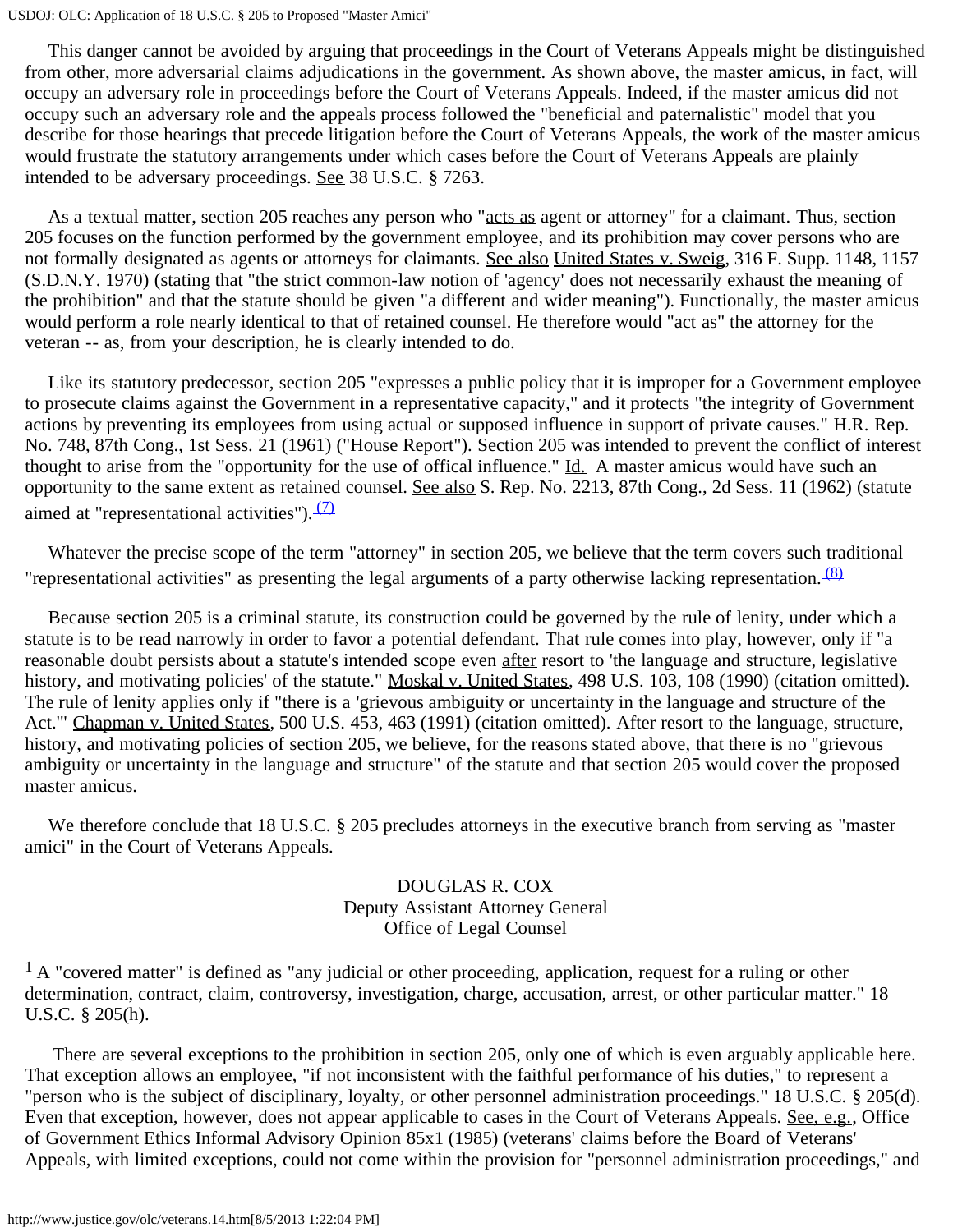USDOJ: OLC: Application of 18 U.S.C. § 205 to Proposed "Master Amici"

section 205 thus applies).

<sup>2</sup> Veterans' claims are "against the United States" even though, as you state, the United States has a "strong" government policy in favor of just compensation for our nation's veterans." Nebeker Letter at 2. Although the United States has an interest in the just compensation of veterans, it also has an interest in ensuring that benefits go only to veterans who have valid claims. Moreover, we do not believe that any policy interest is sufficient in itself to limit the terms of the prohibition in section 205, although the existence of the policy interest might argue for a legislative initiative to change the statute.

 $3$  A letter from the Court of Veterans' Appeals Advisory Committee on Representation asserts that "many aspects of the traditional adversarial relationships between appellants and appellees do not exist in matters concerning veterans seeking review of their claims." Letter to Frank Q. Nebeker, Chief Judge, United States Court of Veterans Appeals, from Barry P. Steinberg, et al., at 1 (July 9, 1991). In particular, the letter states that "the Department of Veterans Affairs (VA) and its executive, the Secretary of Veterans Affairs, the respondent in all of the Court's cases, see themselves as advocates of veterans' rights." Id. Nevertheless, according to your letter, "Congress created the Court of Veterans Appeals in the model and tradition of the federal courts of appeals." Nebeker Letter at 1. Moreover, as noted above, the Court of Veterans Appeals uses adversary procedures. Thus, although the Secretary's attitude and approach may differ from that of most litigants, the proceedings in the Court of Veterans Appeals are plainly adversarial.

<sup>4</sup> That a master amicus would receive no pay for his services is irrelevant. Unlike 18 U.S.C. § 203(a), section 205 is not confined to receipt or acceptance of "any compensation for representational services." See 18 U.S.C. § 205(a)(1).

 $5$  Ordinarily, briefs are served on counsel representing a party, rather than on the party himself. See, e.g., U.S. Vet. App. R. 25(b) (service of papers to be made on representative of party); Fed. R. App. P. 25(b) (service of briefs to be made on counsel for a represented party); Fed. R. Civ. P. 5(b) (service to be made on counsel unless otherwise ordered by court).

<sup>6</sup> The Rules of Practice and Procedure for the Court of Veterans Appeals require the brief of an amicus to state "the interest of the amicus." U.S. Vet. App. R. 29(b).

<sup>7</sup> Although section 205 is narrower than its predecessor statute, which extended to "aid[ing] or assist[ing]" in the prosecution of a claim, the change was intended to direct the statute more precisely to the perceived problem of official influence: "[T]he inclusion of the term 'aids or assists' would permit a broad construction embracing conduct not involving a real conflict of interest. However, acting as attorney or agent, which would afford the opportunity for the use of official influence, would continue to be prohibited." House Report at 21. The functions to be performed by the master amicus would raise the exact problem at which section 205 was aimed.

 $8$  See also Office of Government Ethics Informal Advisory Opinion 88x6 (1988) ("Generally, public officials are not permitted to step outside of their official roles to assist private entities or persons in their dealings with the Government.); Office of Government Ethics Informal Advisory Opinion 84x14 (1984) (section 205 "was designed to prevent Federal employees from engaging in representational-type activities on behalf of others in their dealings with the United States"); Bayless Manning, Federal Conflict of Interest Law 85 (1964) ("The emphasis of Section 205 is upon action in a representative capacity, particularly in a situation involving direct confrontation between the government employee and other government employees."); cf. Application of 18 U.S.C. §§ 203 and 205 to Federal Employees Detailed to State and Local Governments, 4B Op. O.L.C. 498, 499 (1980) (section 205 does not forbid "purely ministerial contacts").

 In construing 18 U.S.C. § 207, we have observed that "[a]n agency or representational relationship entails at least some degree of control by the principal over the agent who acts on his or her behalf." Memorandum for Michael Boudin, Deputy Assistant Attorney General, Antitrust Division, from J. Michael Luttig, Assistant Attorney General, Office of Legal Counsel, Re: Application of 18 U.S.C. § 207(a) to Pardon Recommendation Made by Former Prosecutor, at 6 (Oct. 17, 1990) (citation omitted). See also United States v. Schaltenbrand, 930 F.2d 1554, 1560-61 (11th Cir.) (defendant who had minimal role at a meeting was not an "agent" under 18 U.S.C. § 207(a) because he